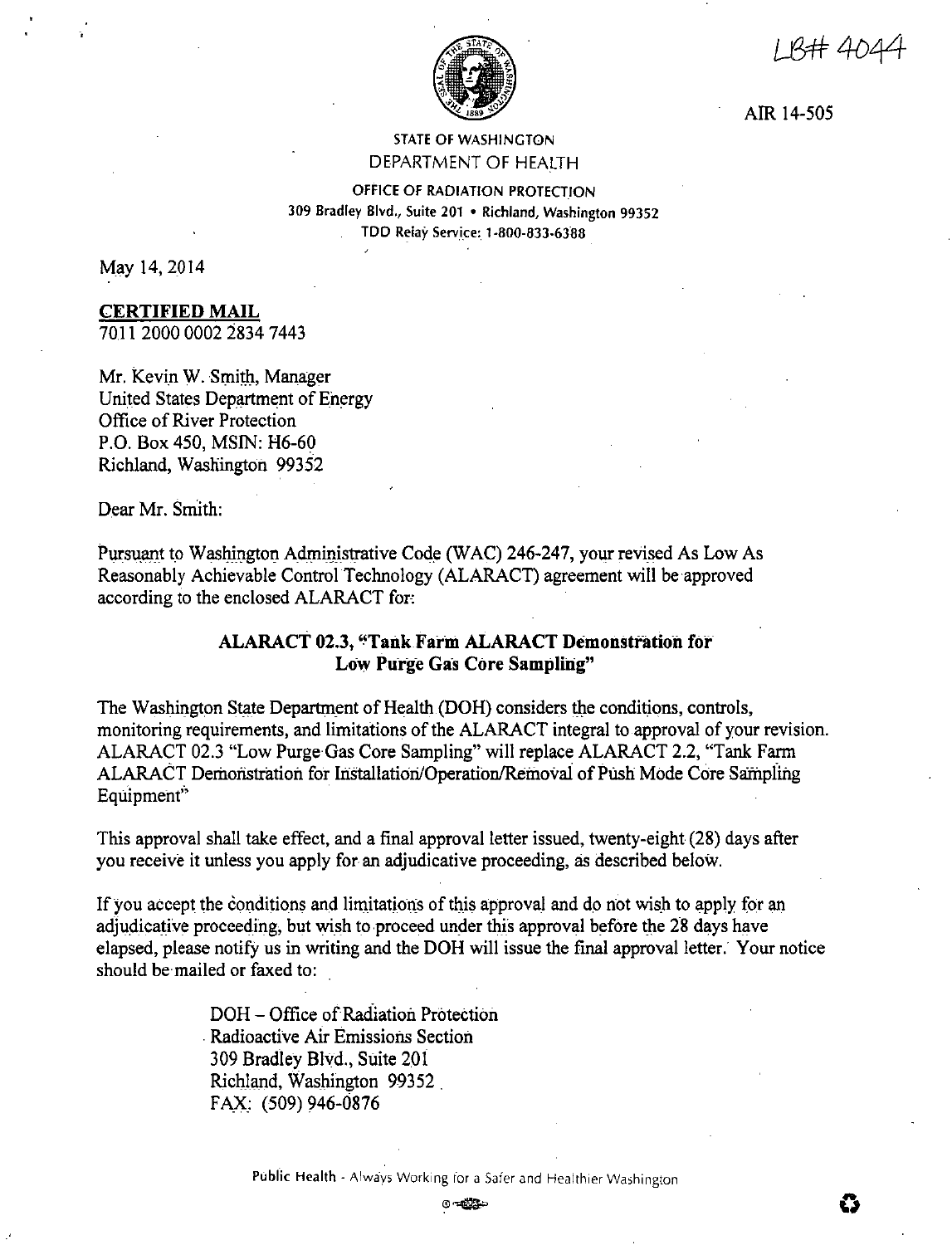Mr. Kevin W. Smith May 14, 2014 Page 2 of 2

If there are concerns with the conditions and limitations of the approval, please notify the DOH. If attempts to resolve the concerns fail, the DOH will deny your application and you may contest the conditions and limitations of this approval, within 28 days of receipt, by filing the enclosed Request for Adjudicative Proceeding or a document providing substantially the same information with the DOH, Adjudicative Service Unit (ASU), in a manner that shows proof of service on the ASU. The ASU's address is:

> DOH - Adjudicative Service Unit 310 Israel Road SE P.O. Box 47879 Olympia, Washington 98504°7879

You must include a copy of this approval with your application. FILING SHALL NOT BE DEEMED COMPLETE UNTIL THE ADJUDICATIVE SERVICE UNIT ACTUALLY RECEIVES YOUR APPLICATION.

If you have any questions regarding this draft approval, please contact John Schmidt at (509) 946-3874.

Sincerely,

John Martell, Manager Radioactive Air Emissions Section

Enclosures: (1) ALARACT 02.3 "Low Purge Gas Core Sampling" (2) Request for Adjudicative Proceeding

cc: Ruth Allen, WRPS Robert Anderson, MSA Matthew Barnett, PNNL Tom Beam, MSA Lee Bostic, BNI Dennis Bowser, USDOE-ORP Cliff Clark, USDOE-RL Jack Donnelly, WRPS Rick Engelmann, CHPRC Dennis Faulk, EPA Phil Gent, Ecology Robert Haggard, BNJ DaleJackson, USDOE-RL Paul Karschnia, CHPRC Steven Killoy, WRPS

Valarie Peery, Ecology Crystal Rau, Ecology Maria Skorska, Ecology Jeff Voogd, WRPS Joan Woolard, WRPS Davis Zhen, EPA Environmental Portal RAES Tracking line #874, ALARACT 02.3 wiU replace 02.2. (Resp. to IM# 8,067)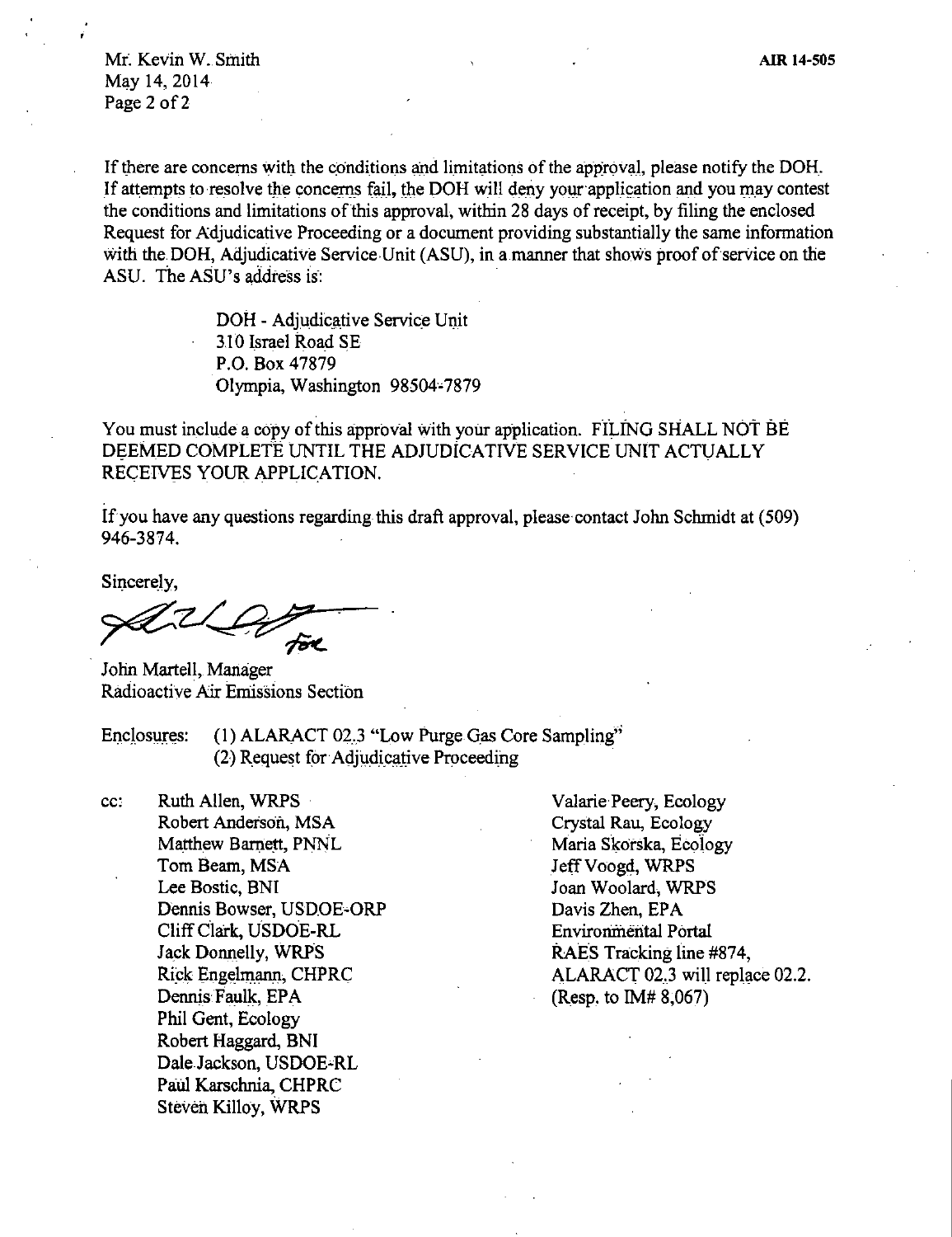# ALARACT 02.3

# **TANK FARM ALARACT DEMONSTRATION FOR LOW PURGE GAS CORE SAMPLING.**

## 1. Description of Activity

The Core Sampling System is used in single-shelled tanks (SSTs) and double-shelled tanks (DSTs) and miscellaneous tanks to obtain samples of waste for characterization purposes. The Core Sampling System operates in two drilling modes: Push Mode Core Sampling (PMCS) and Rotary Mode Core Sampling (RMCS). PMCS, the preferred mode, involves the hydraulic pushing of the bit through the tank waste without any intentional rotation of the drill bit. The RMCS mode involves intentional rotation of the bit and is used when the waste is more difficult to penetrate. The core sampling system can use a variety of bits for the drilling apparatus. Barrier fluids and purge gasses are used to prevent the release of tank vapors. The Core Sampler has a low purge gas flow rate (<10cfm) and a high purge gas rate (>10cfm) and <120 cfm). Core Sampling under this As Low As Reasonably Acheivable Control Technology (ALARACT) will be conducted at purge gas flow less than 10 cfm. The Core Sampling System consists of the sample platform, pressurized nitrogen or compressed air supply, change out assembly, cable spray washer, and other support equipment.

System set up and sampling is controlled by operating procedures. Riser access is executed in accordance with ALARACT 1.1, "Tank Farm ALARACT Demonstration For Riser Preparation/Opening", and continuous health physics technician (HPT) coverage is provided whenever the riser is open.

The operation of core sampling begins by inserting a drill string into the waste. The Core Sampling System contains a seal against the bottom of the core barrel to prevent back flow of tank waste into the drill string protecting the air pathway out of the tank. This system also has a seal at the top of the drill string to further protect the air pathway out of the tank. Nitrogen/air (or other fluid such as water with a lithium bromide tracer) is used only in amounts sufficient to maintain the hydrostatic head and prevent or minimize movement of tank waste into the core barrel. The drill string section connections are sealed to prevent air leaks and the shielded receiver and sampler have cam-locks to prevent the exposure of the sample to the air.

When the segment is complete, the drill string is disconnected from the Core Sampling System platform and is capped and connected to the shielded receiving vessel while protecting the air pathway. The platform then rotates to place the shielded receiver either directly over a shipping cask or the shielded receiver may be positioned over an x-ray machine to allow the sampler to be x-rayed.

While operating the Core Sampling System in push or rotary mode, water or air is used to maintain the hydrostatic head in the drill string minimizing waste entry into the sampling system. Once a complete core has been obtained, the platform can be repositioned on the same riser or moved to a different riser on the same tank to obtain additional cores. During breakdown, the drill string is sleeved as it is removed from the tank and placed into a waste container. When sampling is complete at one tank, the Core Sampling System will be disconnected and moved to the next tank or stored for later use.

#### 2. Controls

a. When opening riser, use ALARACT demonstration controls for "Riser Preparation/Opening" (ALARACT 1).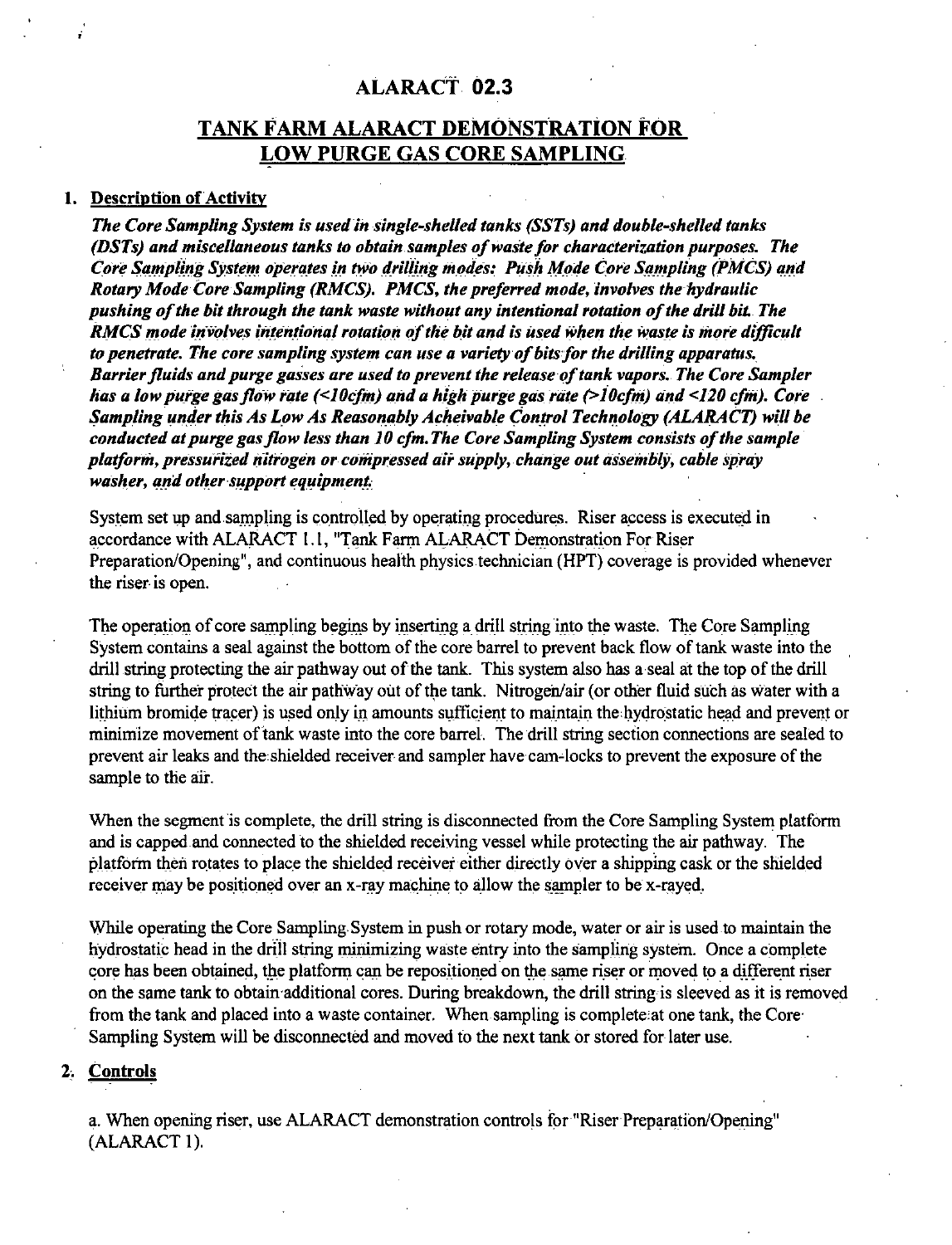b. Follow ALARACT demonstration for "Packaging and Transportation of Waste" (ALARACT 4).

c. HPT coverage will be performed as specified in the Radiological Work Permit.

d. If sustained wind speeds are  $>25$  mph, then do not initiate sampling.

e. A local wind speed device may be utilized in lieu of Hanford Meteorological Station readings, if local wind speed readings are taken in an unobstructed location representative of the work area.

f. If a local wind, speed device is used to measure wind speeds, then the use of the local wind speed device and the measured wind speed readings must be documented in the Work Record.

g, Valves, caps, and plugs are used to minimize open riser time.

h. Document core sampler drill string seal is in place to minimize exposure pathway.

i. Secure threaded drill string section connections and/or shielded receiver and.sampler cam-locks as necessary to minimize exposure pathway.

j. Document passive or active high-efficiency particulate air filtration on tanks.

k. Use approved Containment Selection Guide, Attachment A, from the latest revision of TFC-ESHORP RWP-C-02, Radiological Containment.

# **3. Monitoring**

a. At a minimum, pre and post-job contamination surveys (smears) shall be taken.

b. Radiological monitoring shall be in accordance with the latest revision of HNF-5183, Tank Farms Radiological Control Manual.

### **4, Records/Documentation**

a. Work Package

b. Radiological Work Permit

c. Radiological survey report(s)

## **5. Emission Pathway**

a. Existing, active or passive point sources (Displacement gas is used in drill string which is a closed system and has minimal/no emission impact).

# **6. Facility Description**

a. All SSTs, DSTs arid miscellaneous tariks.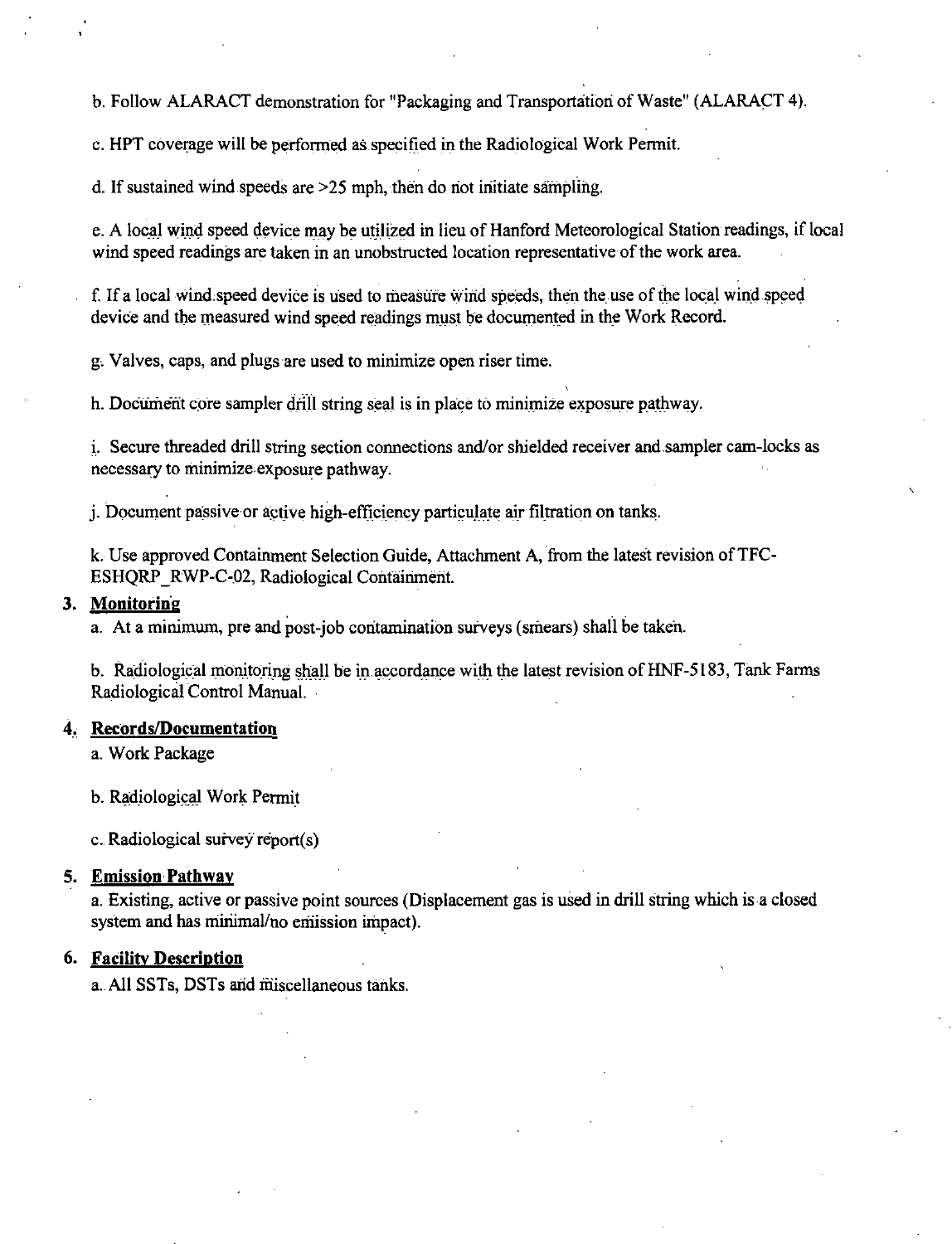# **STATE OF WASHINGTON DEPARTMENT OF HEALTH ENVIRONMENTAL HEALTH PROGRAMS OFFICE OF RADIATION PROTECTION**

#### Docket No: **REQUEST FOR ADJUDICATIVE PROCEEDING**

## In Re.The Approval of: **ALARACT 02.3, "Tank Farm ALARACT Demonstration for. Low Purge.Gas Core Sampling"**

#### Draft Approval No: **AIR 14-505**

THE STATE OF WASHINGTON TO: **Mr. Kevin W. Smith, Manager** 

**Uiiited States Department of Energy Office of River Protection P.O. Box 450, MSIN: H6-60 Richland, Washington 99352-0450** 

If you wish to request an adjudicative proceeding, you or your attorney must COMPLETE AND FILE THIS FORM OR A DOCUMENT PROVIDING SUBSTANTIALLY THE SAME INFORMATION WITH THE DEPARTMENT OF HEALTH ADJUDICATIVE SERVICE UNIT WITHIN TWENTY-EIGHT (28) DAYS OF YOUR RECEIPT of this Request for Adjudicative Proceeding form and a copy of the Office of Radiation. Protection's approval, **AIR 14-505,** 

You must file your application in a manner that shows proof of service on the Adjudicative Service Unit, at the following address:

Department of Health Adjudicative Service Unit 310 Israel Road S.E. P.O. Box 47879 Olympia, WA 98504-7879

With your application, you must include a copy of the Office of Radiation Protection's approval.

#### FILING.SHALL NOT BE DEEMED COMPLETE UNTIL THE ADJUDICATIVE SERVICE UNIT ACTUALLY RECEIVES YOUR APPLICATION.

YOU HAVE THE RIGHT TO a formal hearing in this matter conducted pursuant to Revised Code of Washington (RCW) 43.70.115, Chapter 34.05 RCW, and Chapter 246-10 of the Washington Administrative Code (WAC). Alternatively, you may waive the formal hearing and submit a written statement and supporting documents setting out your position, your defenses, and any mitigating circumstances that you wish to bring to the Department's **attention.** 

You have the right to be represented by an attorney at your own expense.

I.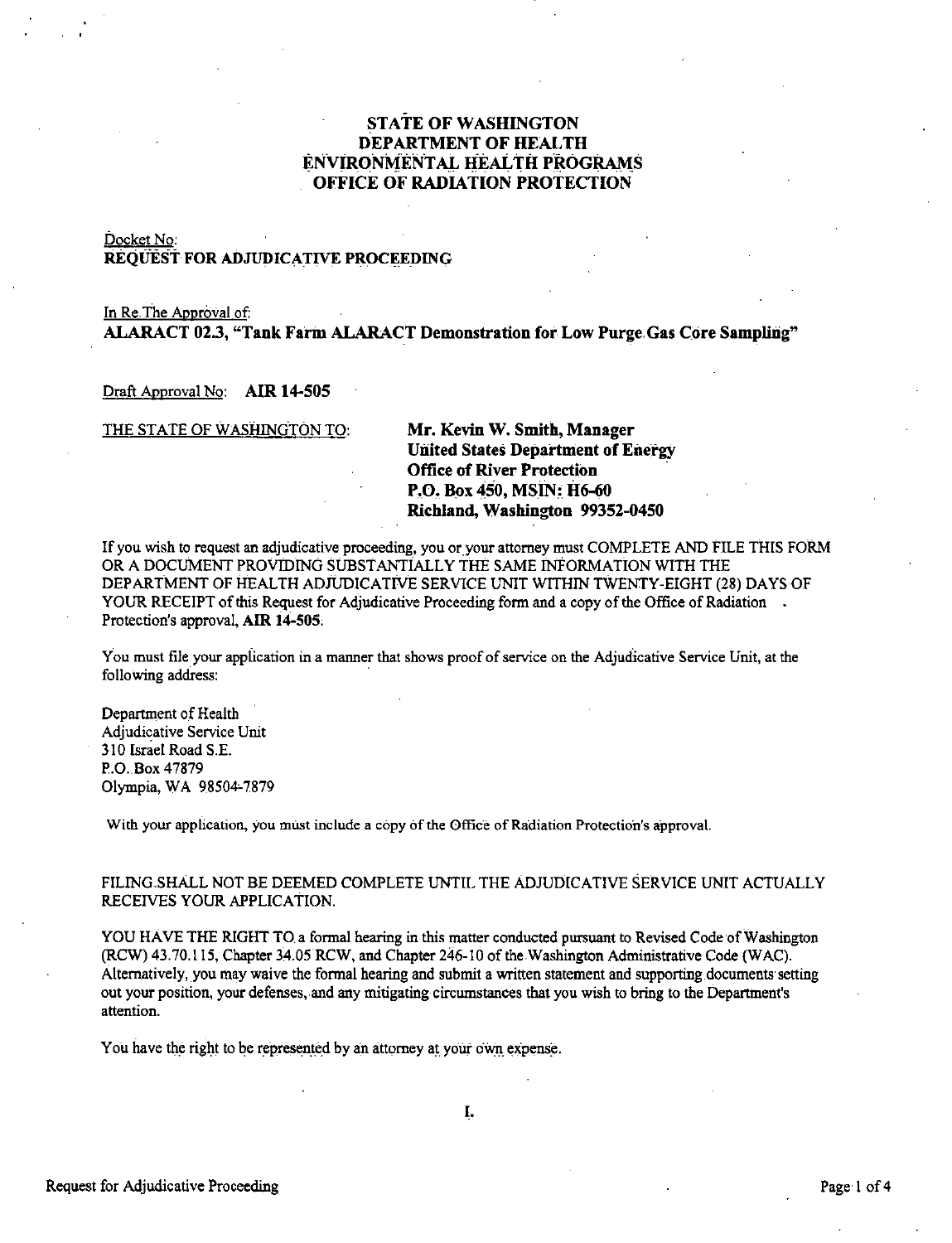[ ] I WILL BE represented by an attorney. His/her name, address, and phone number are:

Name:

Address:

Phone:

 $\int$   $\int$   $\ddot{I}$  WILL NOT BE represented by an attorney.

If after submitting this request, you obtain attorney representation or change attorneys, you must notify the Adjudicative Service Unit.

# Π.

[ ] I DO NOT waive my right to a formal hearing.

[ ] I DO waive my right to a formal hearing. I understand that if I waive my right to a formal hearing, the Department may decide this matter solely with reference to information in the Department's possession and to such written statements and supporting documents as I may have submitted.

If you choose to waive your right to a formal hearing, please complete the following:

- $\lceil$  | I AM NOT submitting documents to the Department in support of my position.
- [ ] I AM submitting a sworn statement and/or other documents to the Department in support of my position. Instructions - Please indicate your responses below:

If you are submitting documents to the Department, please list and briefly identify all such documents in the space provided below and on any additional sheet that may be necessary.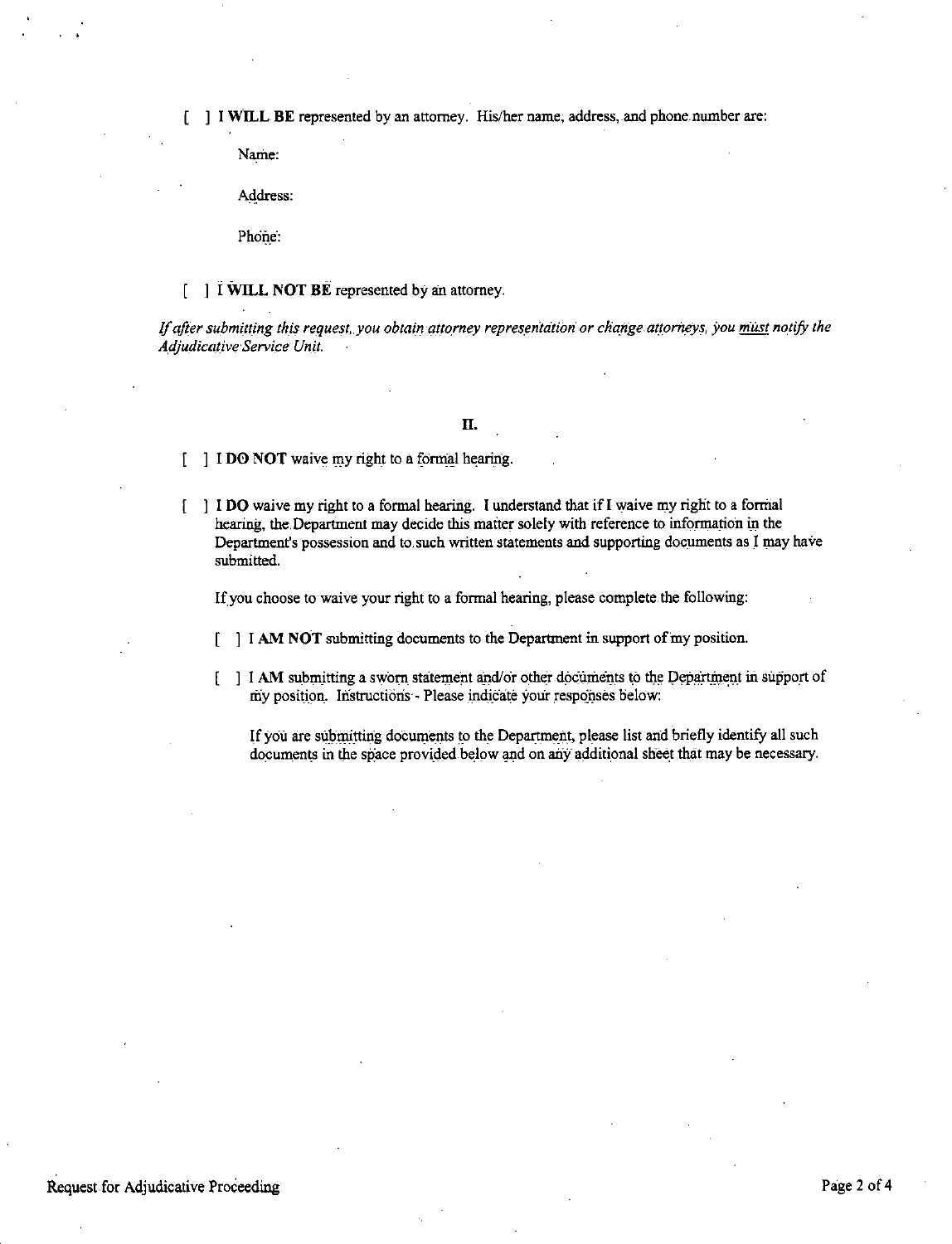**III.** 

#### ADMISSION/DENIAL OF CONDITIONS OR LiMITA TIONS

The Office of Radiation Protection's approval **AIR 14-505, dated May 14, 2014,** contains conditions and limitations set out as numbered.paragraphs. In the space below you must indicate, in good faith, whether you admit, or do not contest, or deny the conditions or limitations. Conditions or limitations denied or not contested may later be admitted. Conditions or limitations admitted or not contested shall be conclusively deemed true for further proceedings.

### Instructions: I admit, deny, or do not contest the conditions or limitations as follows (fiii in the appropriate paragraph number):

|                    | Admit        | Deny                                | Do Not Contest                                 |
|--------------------|--------------|-------------------------------------|------------------------------------------------|
| Paragraph          | -1           | $\begin{array}{c} \end{array}$<br>L | ſ                                              |
| Paragraph ________ | -1           | $\lceil$                            |                                                |
| Paragraph          | - 1          | $\lceil$<br>Ĺ                       | $\mathbf{l}$                                   |
| Paragraph          | -1           | $\mathbf{1}$                        | 1                                              |
| Paragraph          | -1           | ſ                                   | 1                                              |
| Paragraph          | -1           |                                     | $\mathbf{l}$                                   |
| Paragraph          | $\mathbf{I}$ |                                     | ſ.<br>$\mathbf{l}$                             |
| Paragraph          |              | ſ<br>$\Box$                         | $\mathbf{u}$ .<br>$\mathbf{L}$<br>$\mathbf{I}$ |
| Paragraph          | 1            |                                     | $\epsilon$ .                                   |

Please attach any additional sheets that may be necessary to respond to all allegations.

If you have chosen not to waive your rights to a formal hearing, please state all grounds for contesting this matter in the space provided below and on any additional sheets that may be necessary.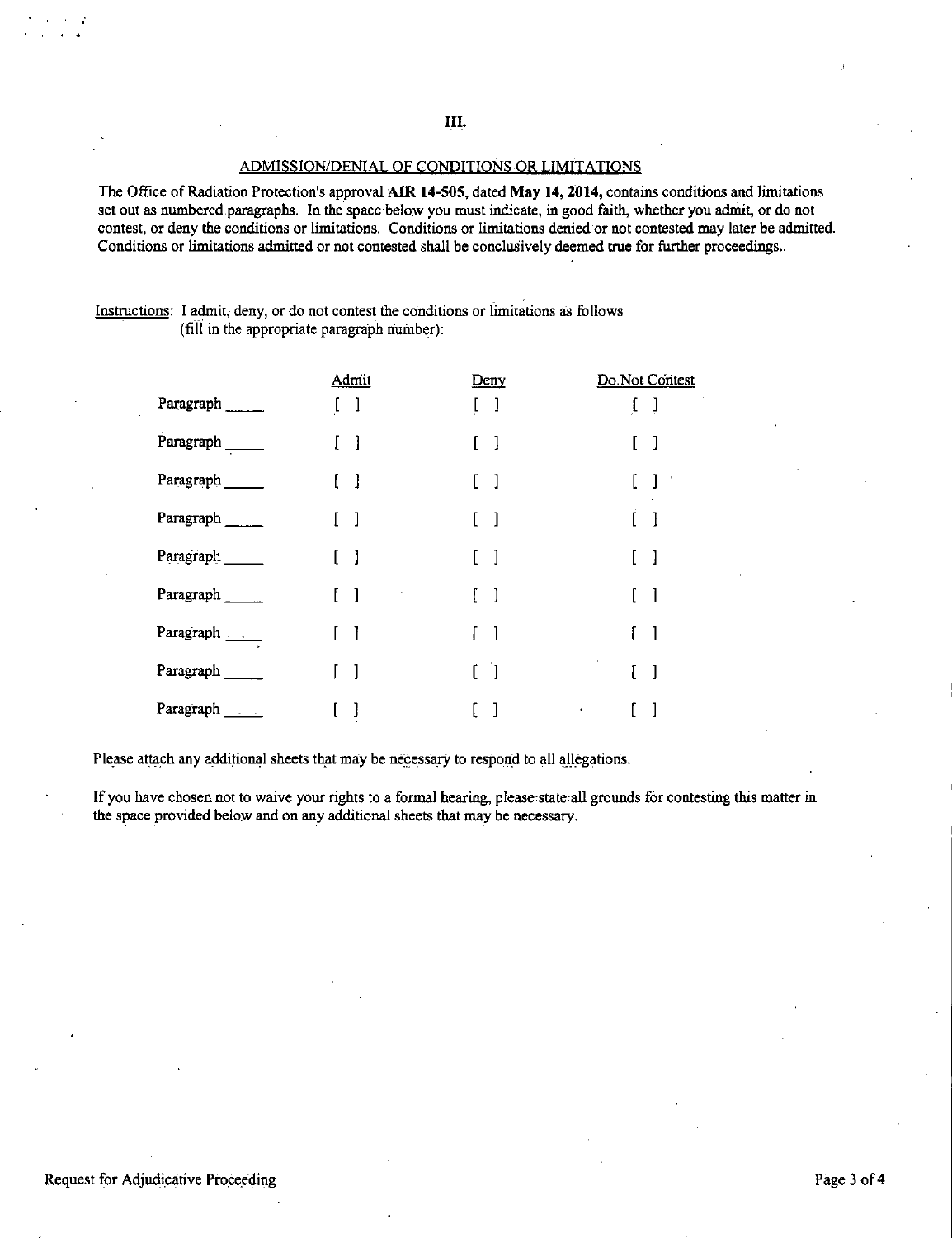You have the right to an interpreter, appointed at no cost, if you are a hearing impaired person or limited English speaking person. If any witness for you is a hearing impaired person or a limited English speaking person, an interpreter will be appointed at your expense.

IV.

I **[DO] / [DO NOT]** (circle one) request an interpreter be appointed. If an interpreter is requested, please indicate the person or persons for whom an interpreter is required and their primary language, and/or whether they are hearing impaired.

IF YOU FAIL TO FILE YOUR APPLICATION IN A TIMELY MANNER, OR IF YOU FILE YOUR APPLICATION TIMELY BUT FAIL TO APPEAR AT ANY SCHEDULED SETTLEMENT CONFERENCE, PREHEARING CONFERENCE, OR HEARING WITHOUT LEAVE TO DO SO, THE DEPARTMENT MAY DECIDE THIS MATTER WITHOUT YOUR YOUR PARTICIPATION AND WITHOUT FURTHER NOTICE TO YOU.

DATED this \_\_ ~~\_day of \_\_\_\_ ~---~~·~----

Party

' .

Party's Representative (if any)

 $WSBA#:$ 

#### Request for Adjudicative Proceeding Page 4 of 4